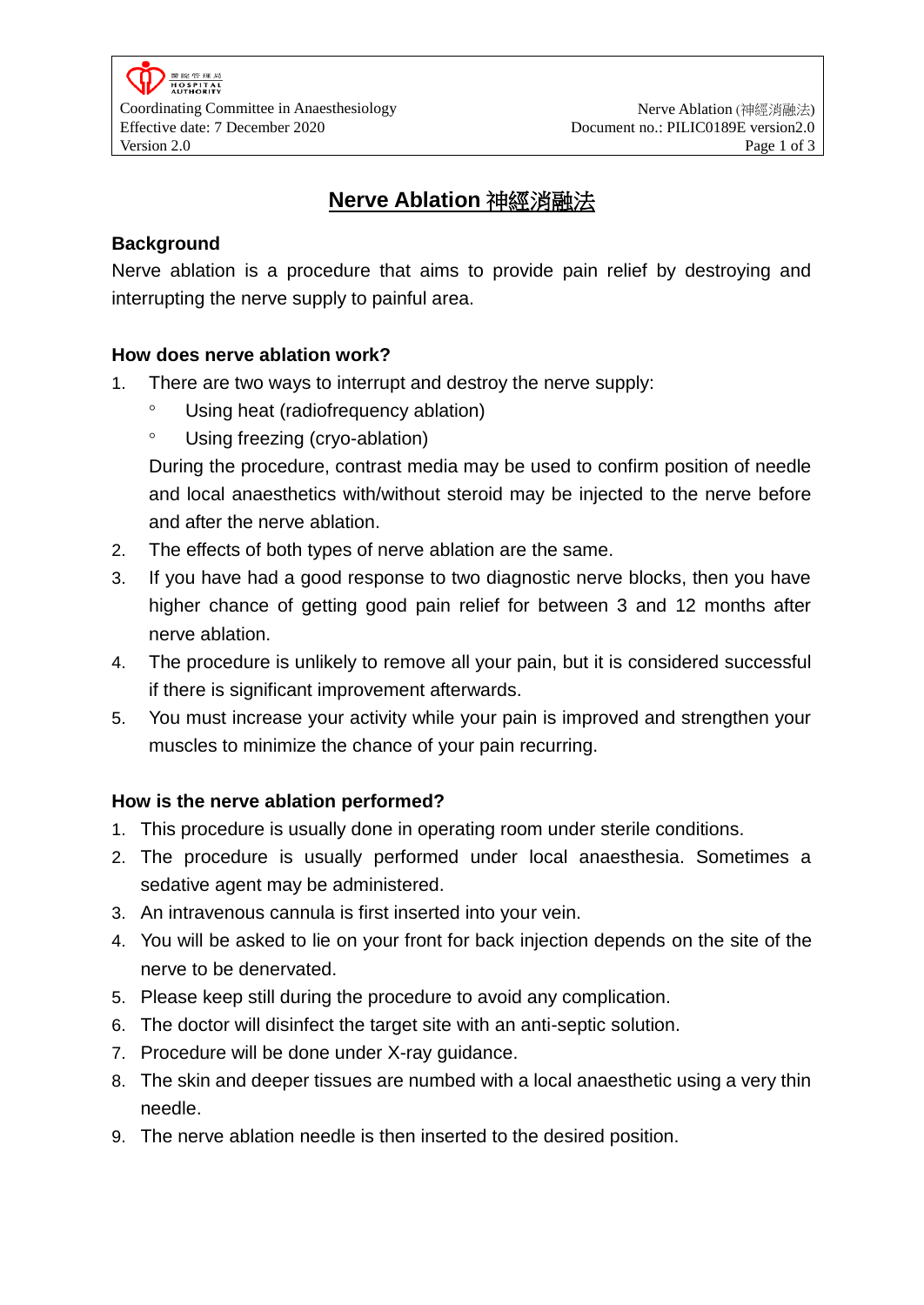- 10. Stimulation of the nerves may be used to confirm correct placement of the nerve ablation needle. During stimulation you may feel some twitching in the muscles. This is normal and it tells us to readjust the needle position to the correct site.
- 11. To further confirm the needle position, contrast may be given. After confirmation, local anesthetics will be given.
- 12. The innervating nerves are then destroyed by heating or freezing.
- 13. Steroid may be given after nerve ablation to reduce postoperative inflammation.
- 14. The procedure time varies according to the number of nerve ablations to be done, 30-60 minutes is an average time.
- 15. The needle is removed and an adhesive bandage is applied.

# **What are the side effects and potential complications?**

Generally, the procedure is safe. Like all other procedures, side effects and complications could occur, although in most cases these are uncommon and not serious. However, serious and potentially life threatening complication could occur in rare occasions.

Potential side effects and complications include:

- 1. Pain at needle insertion site.
- 2. Bacteria infection is rare.
- 3. Bleeding and hematoma formation may occur.
- 4. Some patients may develop allergic reaction to medications and contrast injected, but serious reactions are uncommon.
- 5. The local anaesthetic might make you feel dizzy. While care is taken to avoid excessive doses, in extreme cases, it might cause convulsion, arrhythmias or death.
- 6. Adverse effects related to steroid use are temporary and uncommon because it is usually used in a low dose and for short term use. Adverse effects included facial flushing, insomnia, nightmares, nervousness and increased glucose level in diabetes.
- 7. X-ray radiation risk. Although you will only receive small dose of X-ray radiation, it is harmful to the fetal development. Please inform your doctor or nursing staff if you are, or think you may be, pregnant.
- 8. During the denervation procedure, there is a small risk of destroying the nerves to the muscle and skin. If this happens, you may have a numb patch over the procedure site that may last for weeks to months. In some cases, you may feel